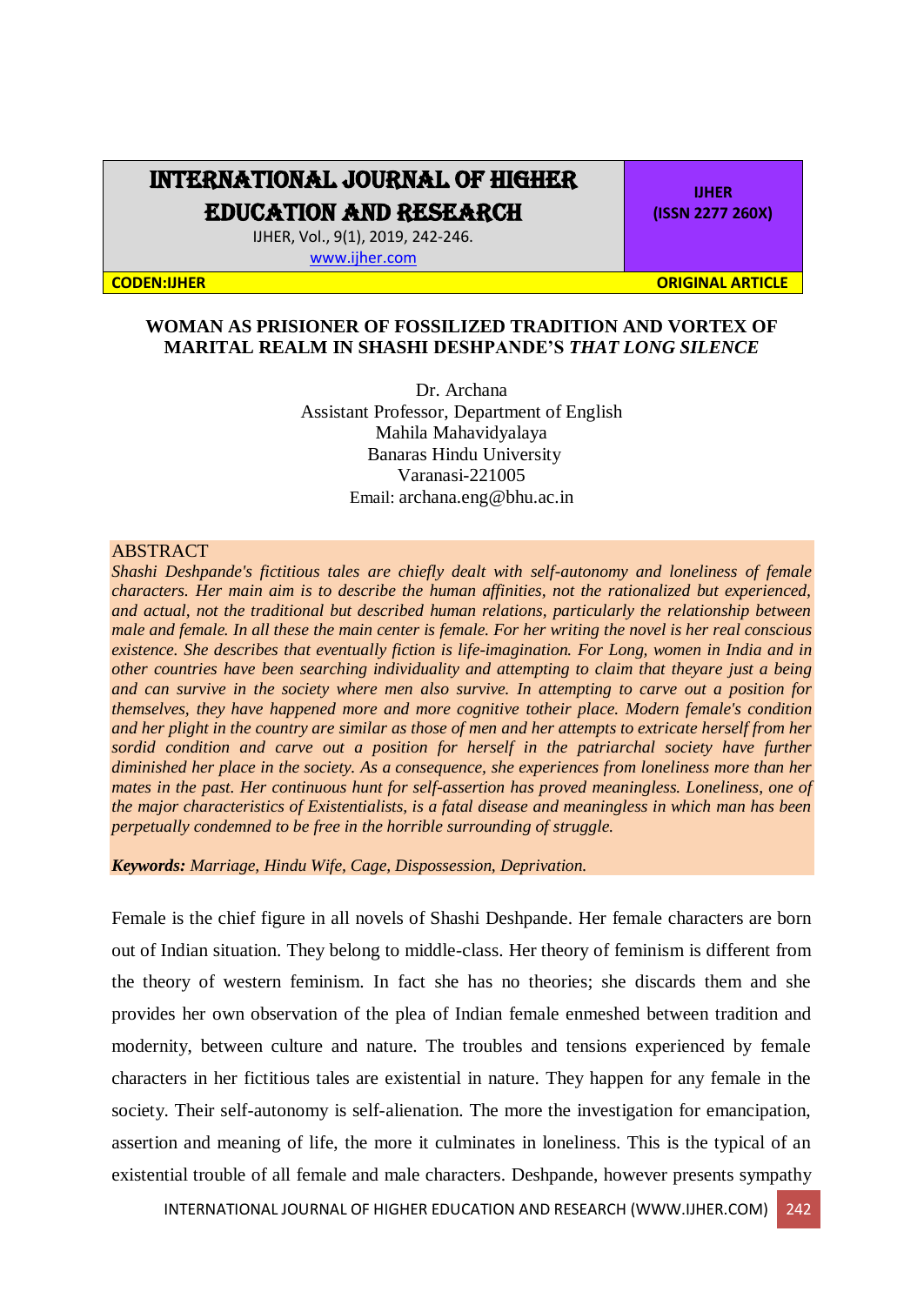for her female characters for the plea made by themselves through self-deceptions and illusions; towards the final part she gives a theme of humanism mingled with affection.

Deshpande's six novels:*The Dark Holds no Terrors* (1980), *Come Up and Be Dead (*1983), *Roots and Shadows* (1983), *If Die Today* (1982), *That Long Silence* (1988) and *Binding Vine* (1993). All these novels present the middle-class female characters of Indian situation, their mismatch in their natural parts. These female characters are trained, able, courageous, aware and conscious with the troubles of altering society and conscious existence. *That Long Silence* (1988) defines the female's search for individuality; freedom and emancipation. The fictitious tale is significant for its description of the inner psyche. Jaya, the female protagonist, always desires to be free from male-oriented society. She operates towards that, but becomes helpless at the final part of the novel and strikes an agreement to the old traditional conscious existence.The writer uses the cinematic style of flashback to describe the story and the fictitious tale opens with Jaya, middle-class orthodox girl who does not return to her ancestral home after her marriage ceremony.

Through the presentation of Jaya's suppressed conscious existence, Shashi Deshpande has narrated existential themes of absurdity of existence. The novelist depicts a search for assertion and autonomy. Jaya is continuously ravelled by inner upheaval, provided to copious lamenting, incessantly evaluating her unsatisfactory life in a patriarchal society. Later, Jaya is inspired by the thought of being a non-entity. She begins laughing at everything-marriage. She realized a sense of anguish. Eventually the people are presented to observe that.

The present fictitious tale is perfectly presented by Shashi Deshpande as Jaya's own series of recollections, a first man account of both her past and present conscious existence, composed only for herself, and thus as a direct comment on one female's introspective evaluation, her absurd presence. In showing the basic gushing forth of existence. Shashi Deshpande narrates a spell-inducing story not in the full naturalistic style but with some magical realism who have come to unite with Gabriel Garcia Marquez, completing her heroine's world with ghosts that advises meaning hidden even in the most simple things. Toni Morrison followed the same pattern in her *Beloved*.

Before her marital relations with Mohan, Jaya has been dictated the significance of the spouse in the conscious existence of female. Vanitamami describes her that a husband is a sheltering tree. Ramukaka tells her of the thing that the content of her spouse and home depends completely on her. When Jaya departures home after her marriage, Dada has suggested her to be good to Mohan. The female characters in Mohan's family have been a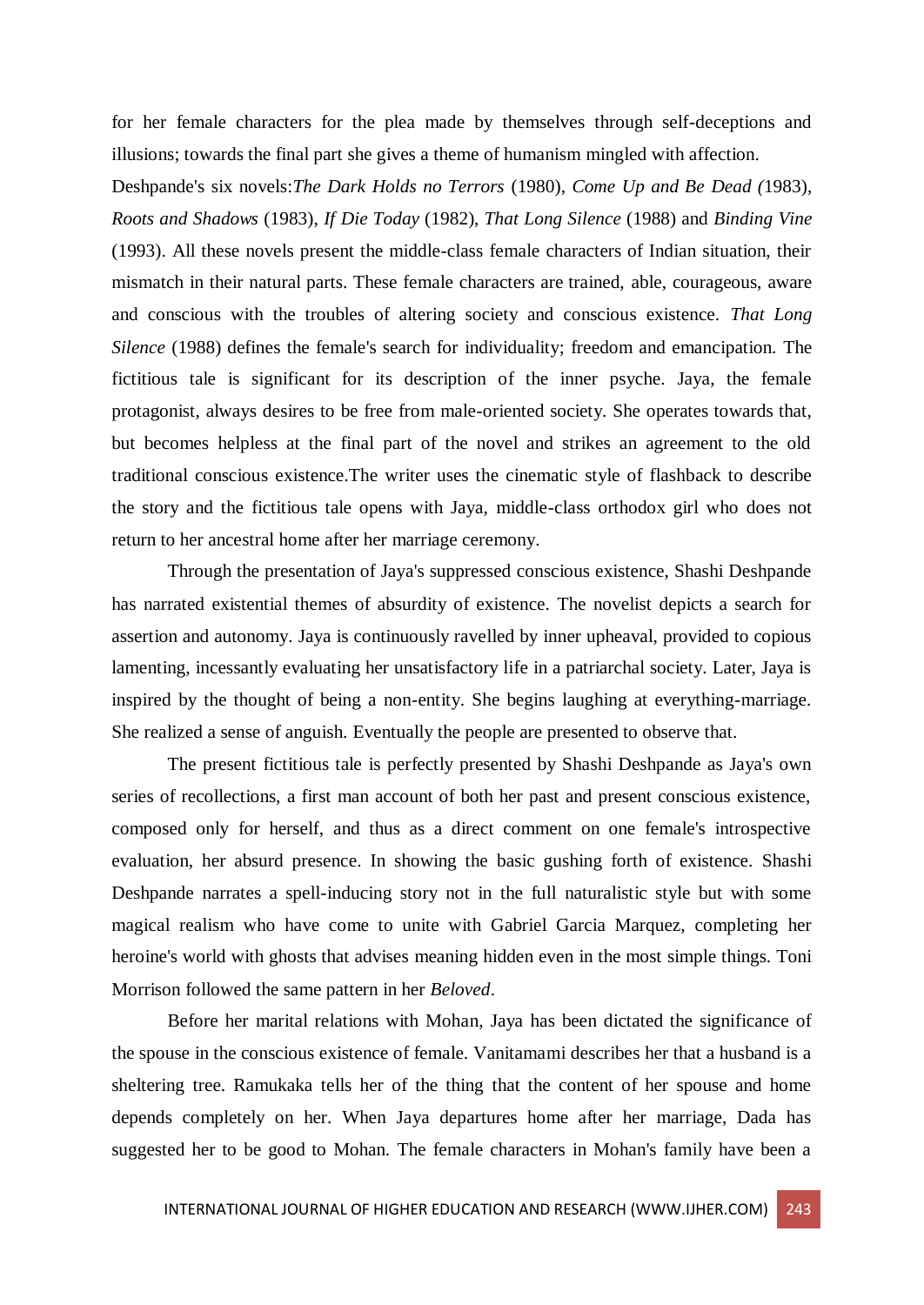revelation to her. They are so minute about their parts, so well experienced in their works, so talented in the correct fields, so indifferent to everything else. Jaya has never observed a bright pattern before, and she has been affected by it. She attempts to pattern herself after these female characters. That way provides her, the awareness of working correctly and emancipation from guilt. So, when something is not completed well, or not on time, a button missing, or a meal cooked imperfectly, or too late, she has cringed in guilt. And when she has been appreciated for anything, she has been so pleased. At the same time, she has her own information about Mohan:

> A husband and wife care for each other, live with each other until they are dead; parents care for their children, and children in turn look after their parents where they are needed, marriages never end, they cannot they are a state of being.

(Deshpande1980: 127)

Caught this way in the orthodox order of Indian society, Jaya searches her identity as a human being. She has moulded herself to the desires of Mohan. She has discarded the service she needed to join, the child she aspired to adopt and the anti-price campaign she had desired to participate. Since Mohan abuses her of not caring about the children, of separating herself from him and his matters, she has ceased her works. She learns at last no interrogations, no answers only maintains silence. She is not able to narrate her concerns to incommunicable and callous husband Mohan, she is overwhelmed by a sense of loneliness. Eversince she gets married, she has performed nothing but only waiting. She waits for Mohan to return home, waits for everyone and everything. This mechanical way of waiting makes her conscious existence with the existential absurdity. The theme of absurdity and nothingness is the existential theme of demise. At one point of the fictitious tale Jaya creates it clear. There had been other waiting for her.

Jaya's physical relations provides her no contentment. She is not able to bear a silent, speechless sex. It becomes very mechanical. She accepts that she could live apart from him without a twinge. To Jaya, sex happens extraneous. She also felt the truth that it is the work of sex that actually affirms her seclusion. Bertrand Russel defines:

> Love, like everything that is great and precious, demands is own morality and frequently entails a sacrifice of the less to the greater; but the sacrifice must be voluntary for, where it is not,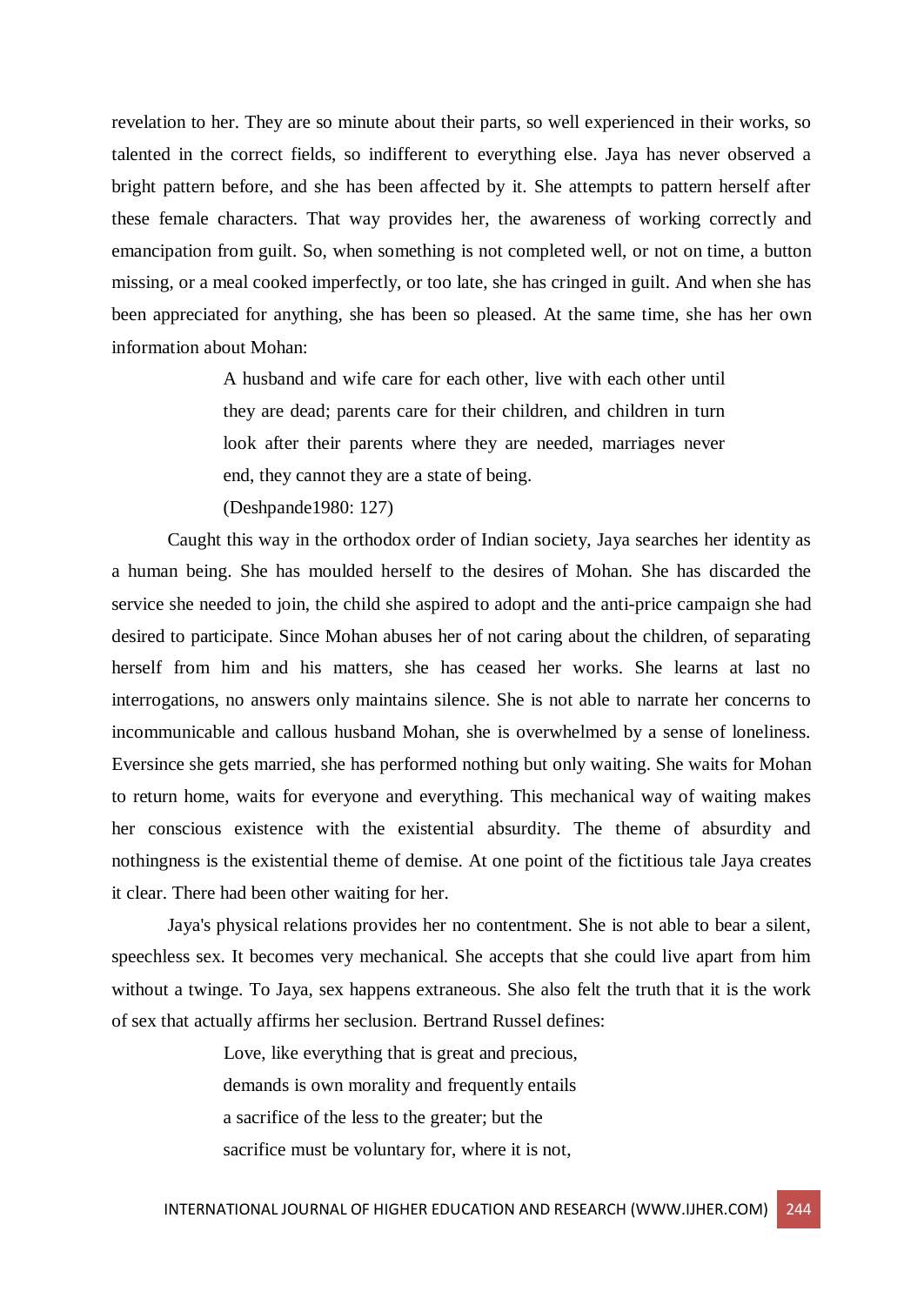it will destroy the very basis of the love for thesake for whichit is made.

( Russell 1959:215)

Mohan's detachment during and after the sex often makes her with a realization of seclusion and of hallucination. But lying there her body still hot from the touch of his body, it had happened to her in one awful moment- that she was alone. The touch, the happening together, had been not only temporary, but also entirely illusory as well. They had never come together, only their bodies had completed that. She has commenced to lament then sorrowfully, she silently scared that she would wake Mohan up, she is attempting desperately to relax herself. One can pay heed here the dissolution of a feminine ideology under the tension of marriage that ultimately spoils female's being:

> Oh God! I had thought I can't take any more even a that had refised to be Mohan's wife. Now I know that kind of fragmentation is of possible. The child, hands in pocket, has been with me through the years, she is with me still. (Deshpande 1989:191)

This condition of Jaya reminds us to Maya's situation in Anita Desai's *Cry, The Peacock*. Her husband is callous and difficult. She is secluded. He did not provide another opinion to her.

On numerous occasions, Jaya is perceived feeling a sense of absurdity and mechanization. Jaya experiences existential dilemma which is the result of human absurdity. She is surviving then without anything to design her being and her surroundings and she is watching towards nothingness and the absurdity, living the conscious existence of fear and dread. So she obtains no answers for her interrogations. But there was no reply to the question. It appears to be flung into an abyss. Nothing came back.

A female can never be angry; she can only be frustrated. The definition is given to the female sitting silently before the fire and the event where a female silently laments when her spouse is torturing her is meant for this revelation only. The demise of Kusum is example for the nervy mood of female characters. Jaya has also suffered silently who she lives lonely in a seedy flat opinion of her spouse who has departured away while an investigation into his suspected evil function is pursued and of the children who are away with a relative. In this curious condition, Jaya bears an actual disaster.